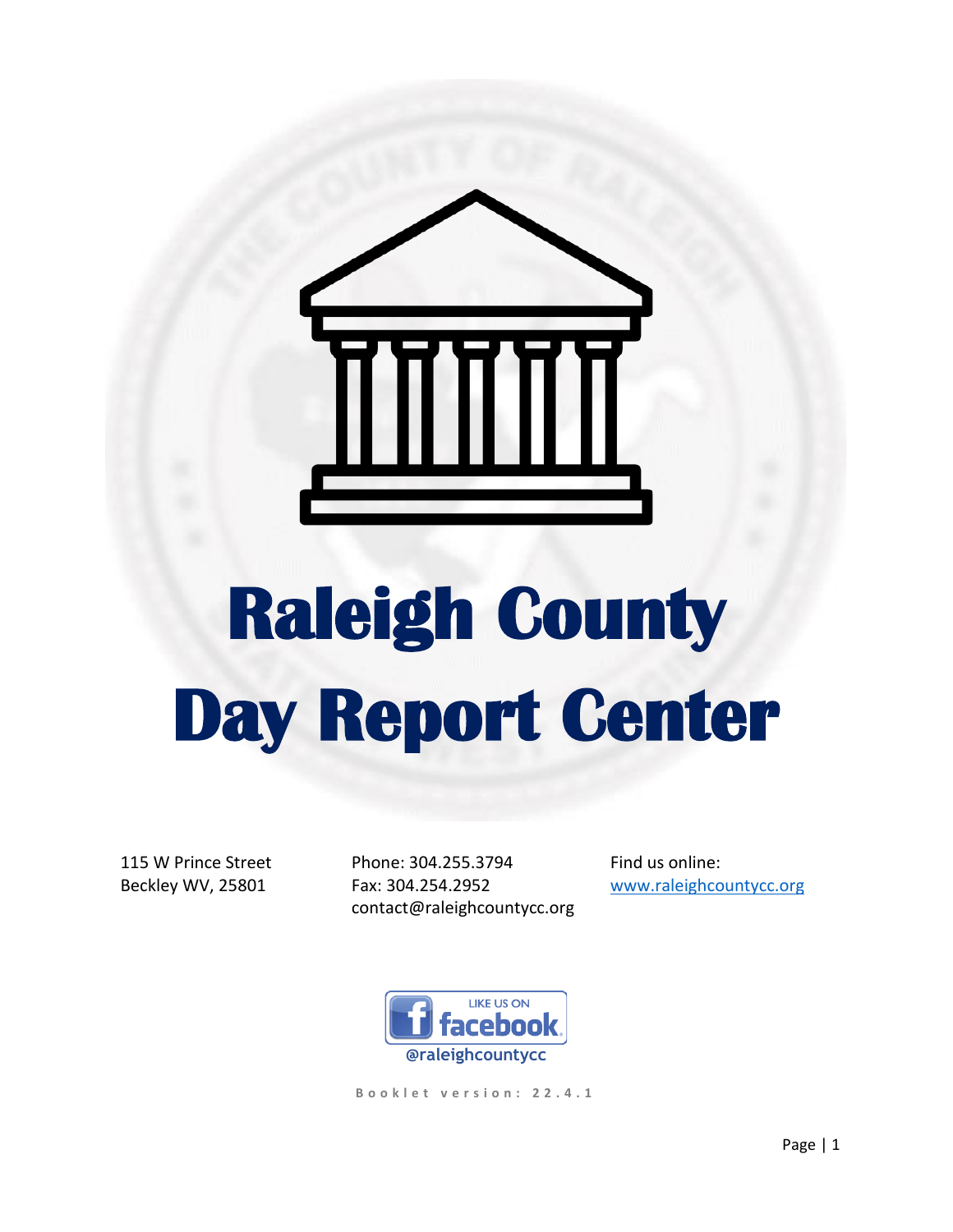# **SUBSTANCE ABUSE TREATMENT AND REFERRAL SERVICES**

All clients referred to our program complete an intake interview and comprehensive assessments with a case manager to determine level of need which will be used to outline a case plan that can include:

# **OUT-PATIENT GROUP THERAPY**

- **Tiered substance abuse treatment classes**
	- o Cognitive Behavior Intervention
	- $\circ$  Thinking for a Change
	- o Relapse Prevention
	- o Men/Women in Recovery
	- o Twelve Steps
- Life Skills
- Domestic violence intervention (SAFE)
- Anger Management
- Aftercare services
- After-hours NA meetings
- Peer recovery services



#### *\*All class curriculums are evidence based! – see back of book for class descriptions*

#### **INDIVIDUAL THERAPY**

Scheduled sessions with a therapist for one-on-one counseling. This includes individual substance abuse counseling as well as mental health counseling.

# **SUBSTANCE ABUSE ASSESSMENT**

As part of the intake process, each client will receive a substance abuse assessment that determines their level of need. This helps us guide each client in the direction that will best address their needs.

Substance abuse assessments can also be requested to assist in guidance for treatment options.

#### **REFERRAL SERVICES**

We can provide referrals to crisis detox, in-patient rehabilitation, out-patient mental health, job services, or any other necessary services.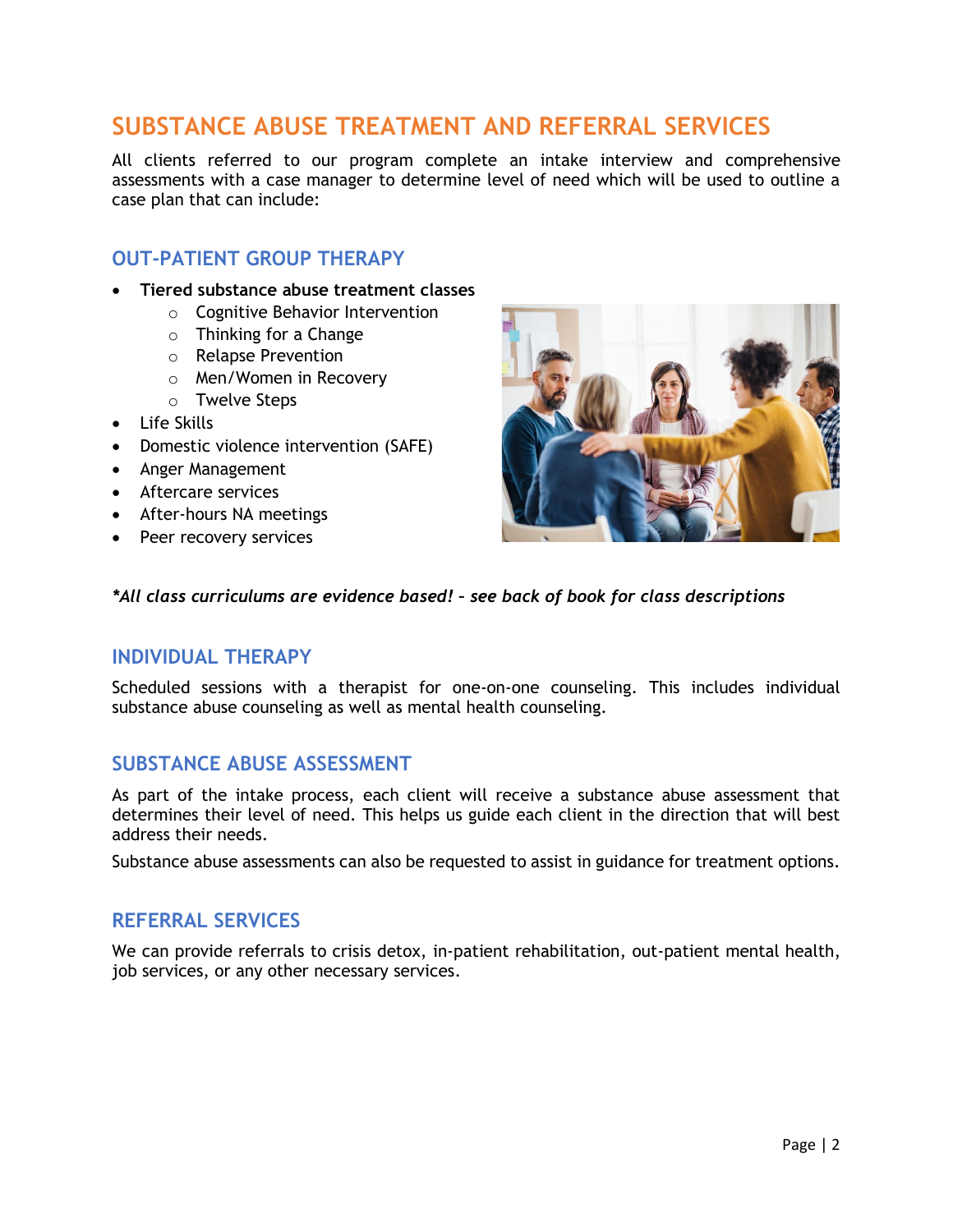# **SUPERVISION AND TREATMENT**

The Raleigh County Day Report Center is a place where correction and treatment intertwine. We provide SUD treatment and referral services for those in need, but supervision is an important part of that process as well.

## **DRUG COURT & VETERANS COURT**

The Raleigh DRC is the primary treatment provider for the Raleigh County drug court and veterans court treatment programs. If you have a client that may be eligible for either program, contact us for more information.



## **GPS MONITORING**

GPS monitoring has become a key part of many treatment programs and a great option for

clients on bond or in a domestic violence proceeding. See the GPS monitoring section of this book for more information about what services we can offer.

## **SCHEDULED CHECK-INS**

Daily, weekly, monthly; we schedule supervision check-ins with each client to monitor progress and maintain contact and build rapport with our clients. Scheduled check-ins also provide an opportunity for brief intervention and a chance to address issues or obstacles that may arise for our clients.

# **TARGETED CASE MANAGEMENT**

Each client is assigned a case manager who will monitor your client's performance, guide them through the program and provide feedback to their referring agency.

## **REPORTS AND FEEDBACK**

We provide progress reports to referring agency as often as requested. These will include a short narrative from the case manager, class attendance, and drug screens results.

**\*Court testimony:** We can attend scheduled court hearings to provide testimony on client progress. Early notification of hearing date/time and details of case are preferred.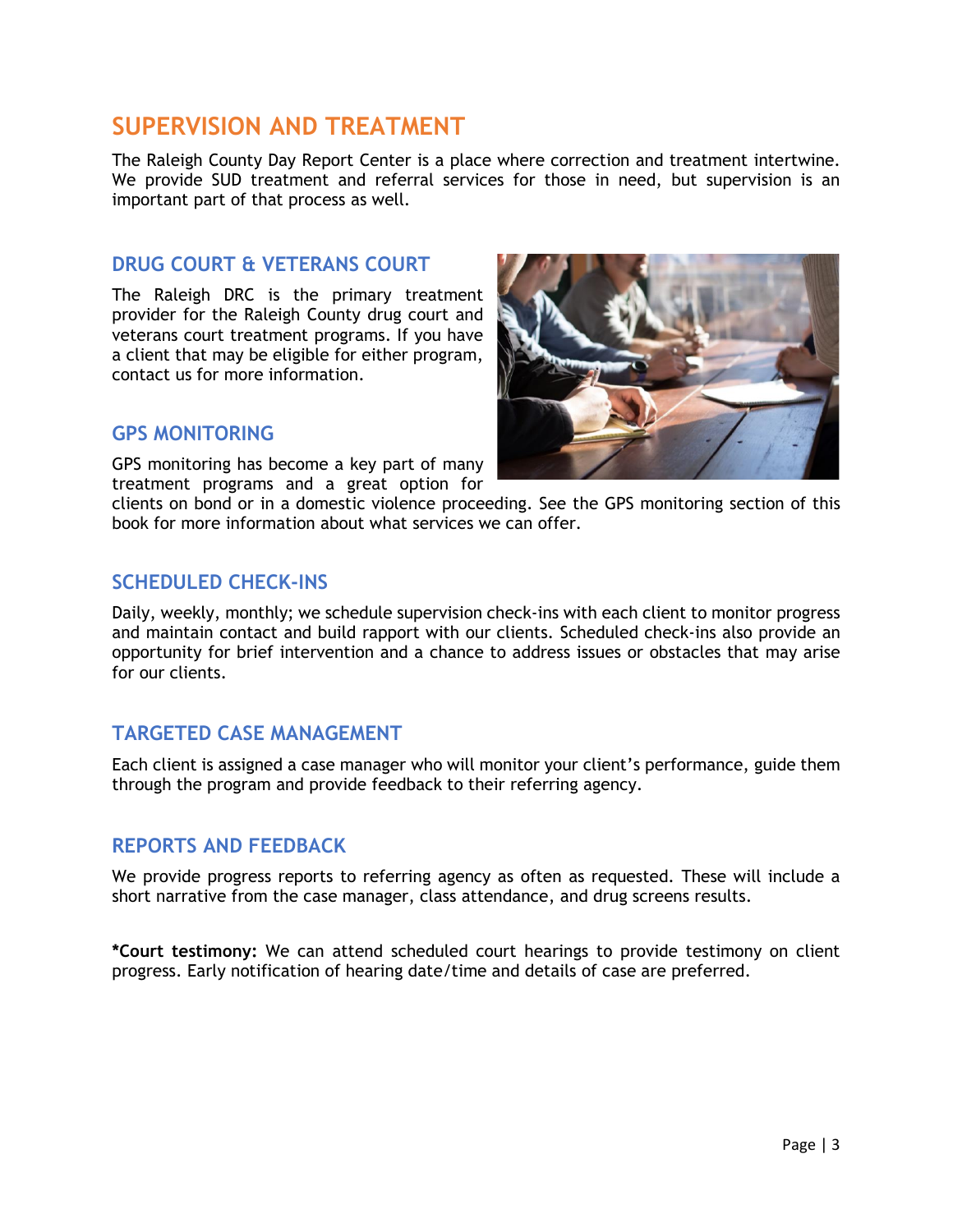# **PEER RECOVERY SUPPORT**

Peer Recovery Support professionals are people who have been successful in the recovery process who help others experiencing similar situations. Through shared understanding, respect, and mutual empowerment, peer support workers help people become and stay engaged in the recovery process and reduce the likelihood of relapse.

## **INDIVIDUAL PRSS SESSIONS**

Peer recovery support specialists work closely with clients to build up strengths, weaknesses, build rapport, define, and navigate pathway to recovery.

# **PRSS GROUP SESSIONS**

Client's work as a group facilitated by the PRSS to better understand recovery and what to expect along the road to recovery.

# **ADDRESS BARRIERS AND OBSTACLES**

Our PRSS will work with clients to address obstacles to treatment, recovery, and getting back on their feet after incarceration and/or years of addiction. This may include but are not limited to obtaining a driver's license, medical card, social security card, birth certificates, doctors' appointments, healthcare needs, and outside treatment options.

## **RESOURCE CONNECTION**

Connection to outside resources to help maintain sobriety and normalcy. This can include housing, education, employment, food, clothing, etc.

## **PRSS TRAINING AND CURRICULUM**

The Raleigh County Day Report Center can provide peer recovery curriculum and experience hours for aspiring peer recovery support specialists. The process to become state certified is tough and demanding. Our PRSS will work with up-and-coming peer recovery coaches to help meet the requirements for certification.

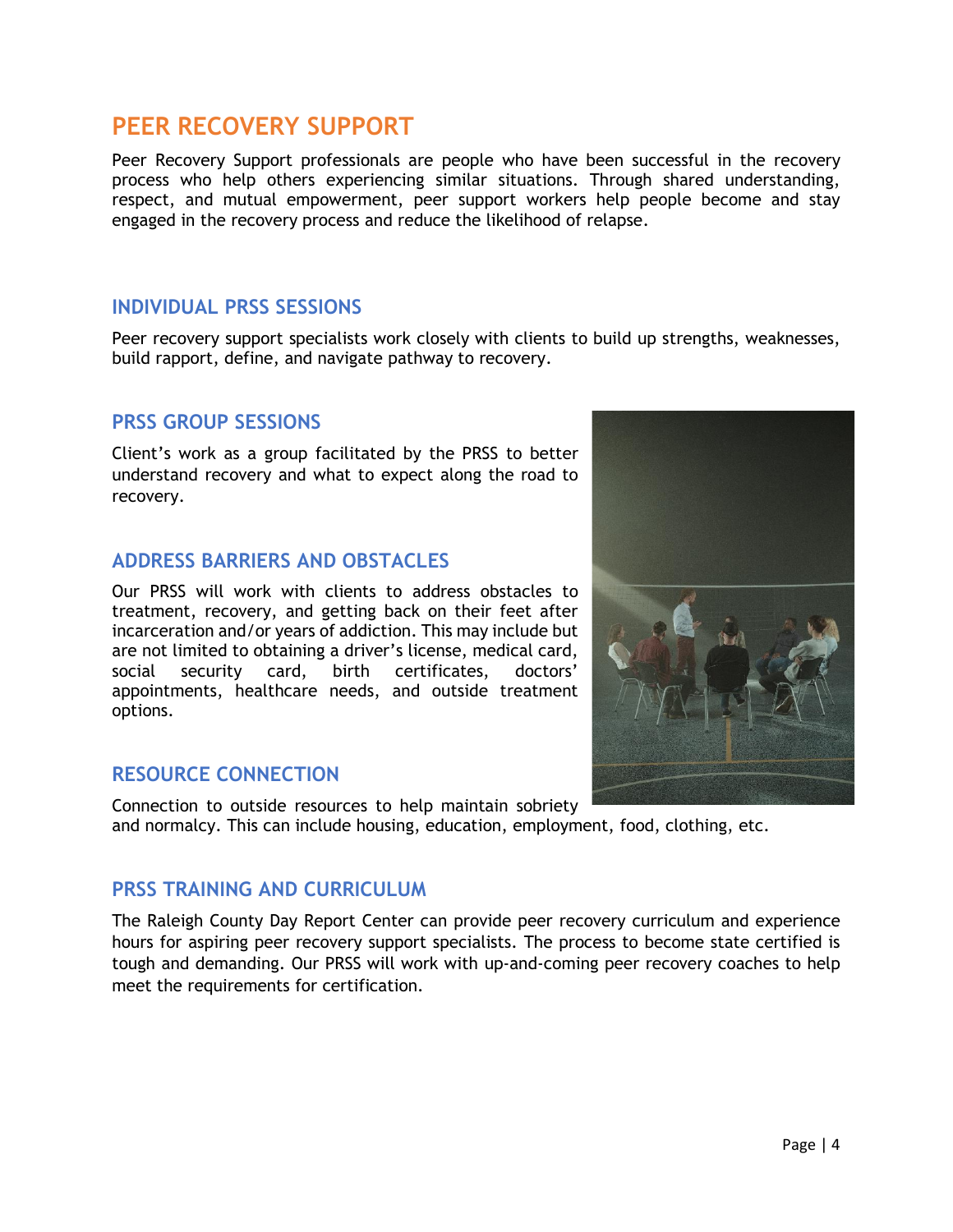# **DRUG SCREENING SERVICES**

We provide random drug screens ranging from once per month up to 5 days per week as specified by the referring agency or court order.



# **RANDOM COLOR CODE SYSTEM**

Clients are given a unique color that corresponds with a screen frequency or clients can be given a set day or days to screen each week. When assigned a screen color, clients have the responsibility of calling into our office every day to determine if they need to screen on that day. Drug screens colors are also posted on our Facebook page each day.

# **OBSERVED DRUG SCREENS**

All drug tests at our facility are monitored by a drug screen technician to ensure the validity of urine samples.

# **16 PANEL INSTANT CUP**

16 panel instant cup tests are available for immediate results. However, these are always followed by laboratory GC/MS analyses to ensure accuracy. Instant cup results are presumptive in nature. Laboratory analysis will provide a definitive answer.

Current instant cups test for: opiates, oxycodone, methadone, cocaine, methamphetamines, amphetamines, benzodiazepine, barbiturates, buprenorphine, fentanyl, THC, PCP (phencyclidine), PPX (propoxyphene), TCA (Tricyclic Antidepressants), Tramadol, Ecstasy, EtG (Alcohol Metabolite), K2 Spice.

An oral mouth swab is also available for scenarios where a urine sample cannot be provided or a technician is not available for observation of the urine screen. However, it should be noted that oral mouth swabs are not as accurate as urine testing and cannot be screened for validity.

## **VIDEO MONITORING**

The sample processing room is monitored and video recorded to ensure authenticity and sample chain of custody. If tampering or a false sample is alleged, video evidence is backed up and can be pulled for viewing.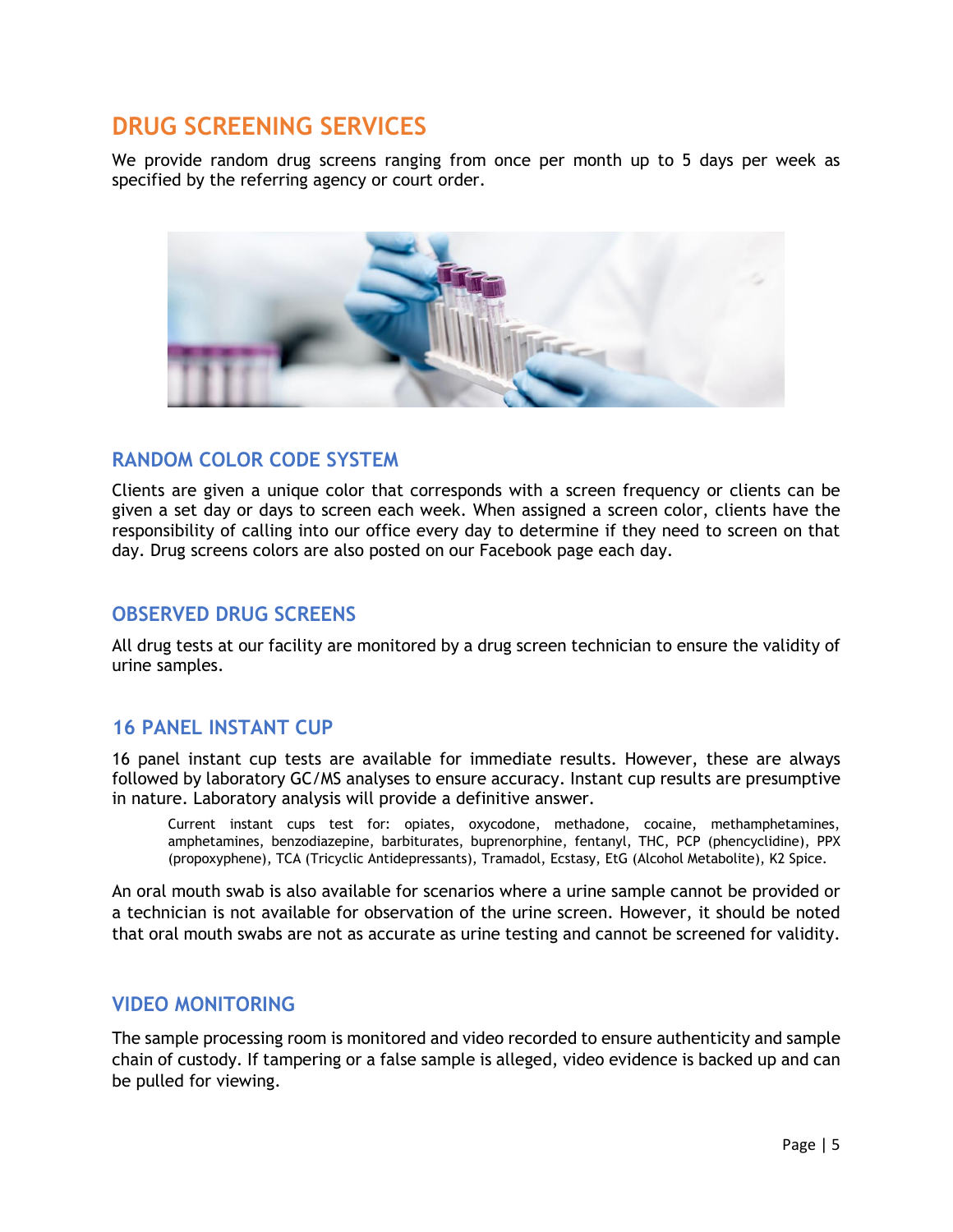# **COMMUNITY SERVICE**

Community service is a great way to keep clients busy and have them give back to the community. Our community service director works with local non-profit programs and government agencies to provide opportunities for our community service clients to complete their hours.

Many of our clients have been offered employment through these agencies based on their community service performance!



# **COMMUNITY SERVICE PROJECTS**

Community service projects include but are not limited mowing, weed-eating, trash/litter pickup, painting, and any other special projects that come up. Our community service director has been working closely with Raleigh County litter control in an effort to clean up illegal dump sites around the county.

Our community service crew works closely with the Raleigh County Solid Waste Authority/Litter Control to clean up open dumps and litter around Raleigh County.

# **COMMUNITY SERVICE HOURS**

Clients referred to our community service program are given a set number of hours to complete in a given time frame. Referring agencies can specify a number of hours for a client to complete or a case manager can determine the hours based on a given time frame or other details.

# **REPORTS**

Detailed community service reports include hours completed, hours remaining, and each project the client has participated in. This also includes no-shows, noncompliance, and any infractions incurred during community service projects.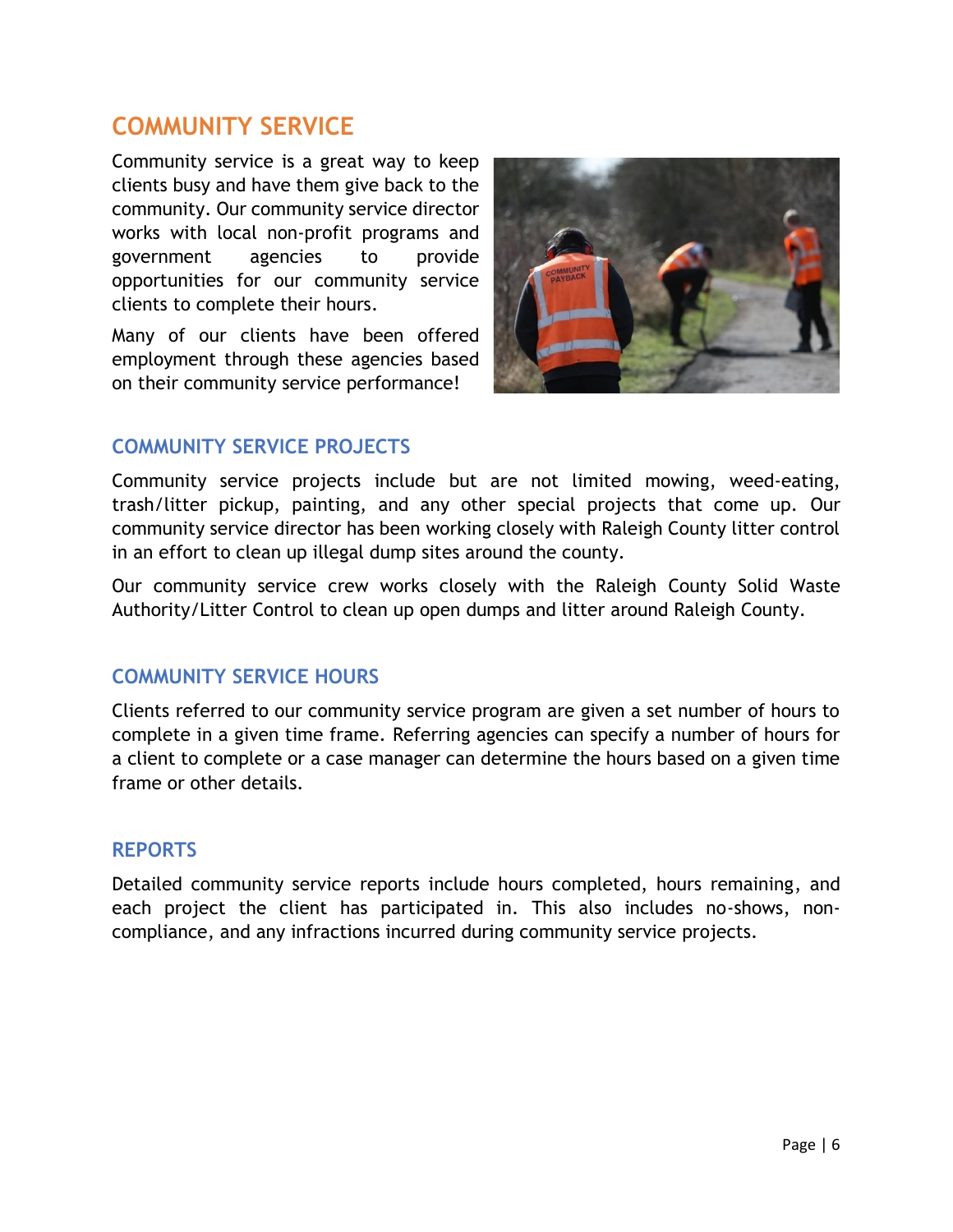# **GPS MONITORING**

# **ATTENTI AT1 GPS UNITS**

- 40-hour battery life.
- Utilizes Cell towers, GPS, satellites, WIFI, and motion sensors to monitor movement.
- Any evidence of bracelet tampering will be logged and a notification sent to case manager. This includes GPS/Cell jamming detection and any attempted bracelet removal.



• Provides a means of communication with client through vibrating notifications sent to the bracelet. This will notify the client that they need to contact the DRC office immediately.

#### **MAPPING**

Client movement is mapped and recorded. Clients can be monitored in real time or a history can be viewed on a map to review client movement.

## **EXCLUSION ZONES**

Clients can be assigned exclusions zones based on court order and/or referral requests. These are locations or addresses the client is NOT permitted to enter. Upon entering an exclusion zone, the bracelet with vibrate to inform the wearer that they are in an exclusion zone. All instances of entering an exclusion zone are logged and the supervising case manager is notified immediately.

## **CURFEW**

Clients are assigned curfews based on court order and/or referral requests. Curfews are set times a client must be at their home address. Violation of curfews will vibrate the bracelet to notify client they are violating curfew. All curfew violations are logged and case manager is notified immediately.

## **SCRAM REMOTE BREATH ALCOHOL MONITOR**

We are also partnered with SCRAM to provide a remote breathalyzer unit. SCRAM Remote Breath provides handheld, portable breath alcohol monitoring with options for scheduled, random, on-demand alcohol testing. The unit utilizes onboard facial authentication software, cell tower communication, and GPS to ensure authenticity and accuracy of each test.

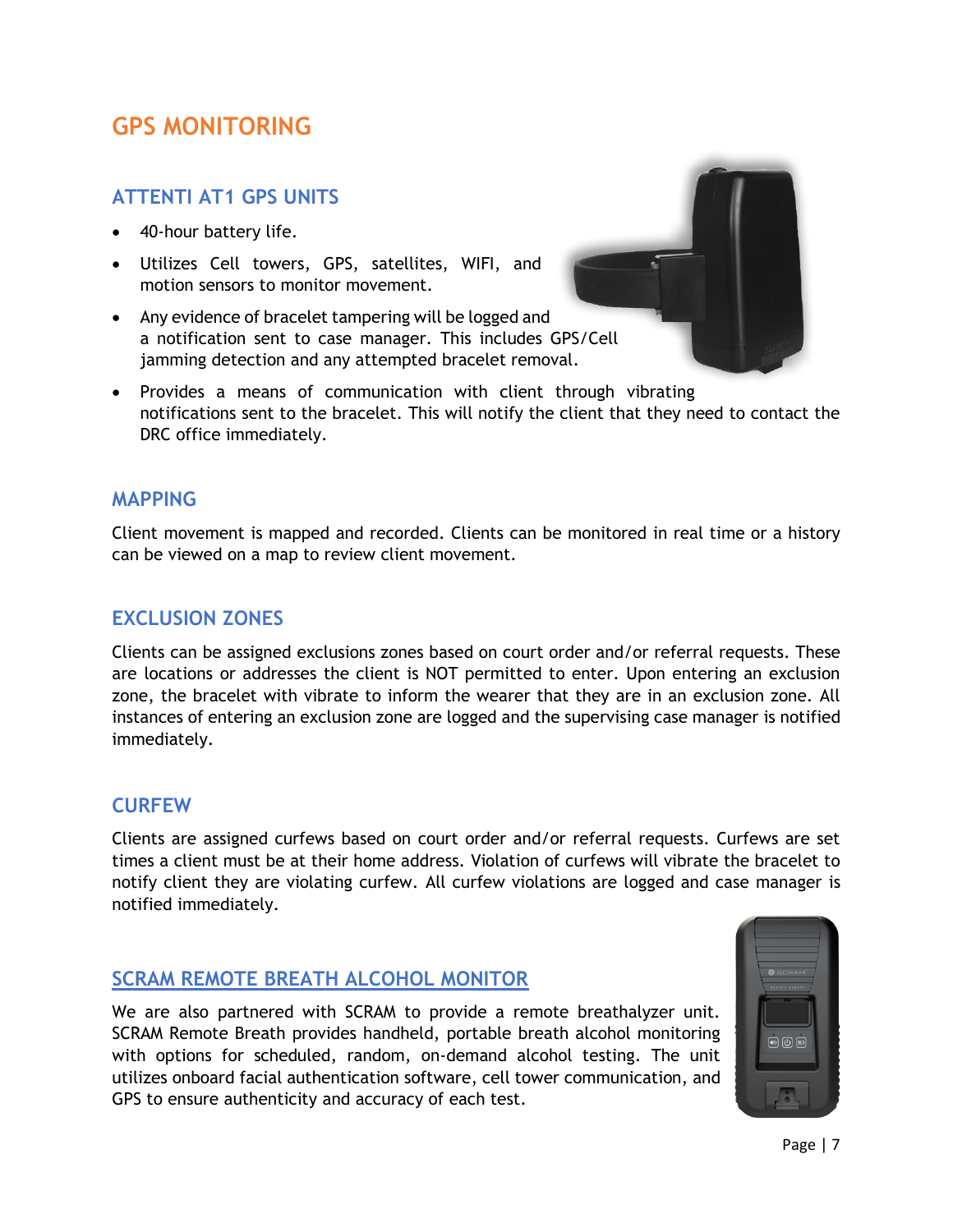# **COMMUNITY OUTREACH**

# **CLOTHING CLOSET**

Our facility provides a small but modest clothing and supplies closet for participants. Items include shirts, pants, warm jackets, personal hygiene products, and many other donated items for client to utilize.



# **NARCOTICS ANONYMOUS (NA) MEETING**

Each week on Tuesday at 5:30 pm the Raleigh County Day Report Center hosts an open NA meeting. This meeting is open to the public, not just DRC clients.

# **COMMUNITY SERVICE OUTREACH**

Our community service program has participated in many community outreach activities including upkeep of local cemeteries, mowing grass for non-profit programs, Toys-for-Tots, and handing out hot chocolate on cold days. These projects are a huge component of our program and vital to giving back to the community we serve.

# **NALOXONE OUTREACH**

The Raleigh County Day Report Center is a Naloxone distribution and training site provided by our peer recovery support specialist. Naloxone is an opiate overdose reversal agent that is administrated through the nostril of an individual experiencing an overdose. Attendees are provided with Naloxone kits following a brief training on how to administer the dose.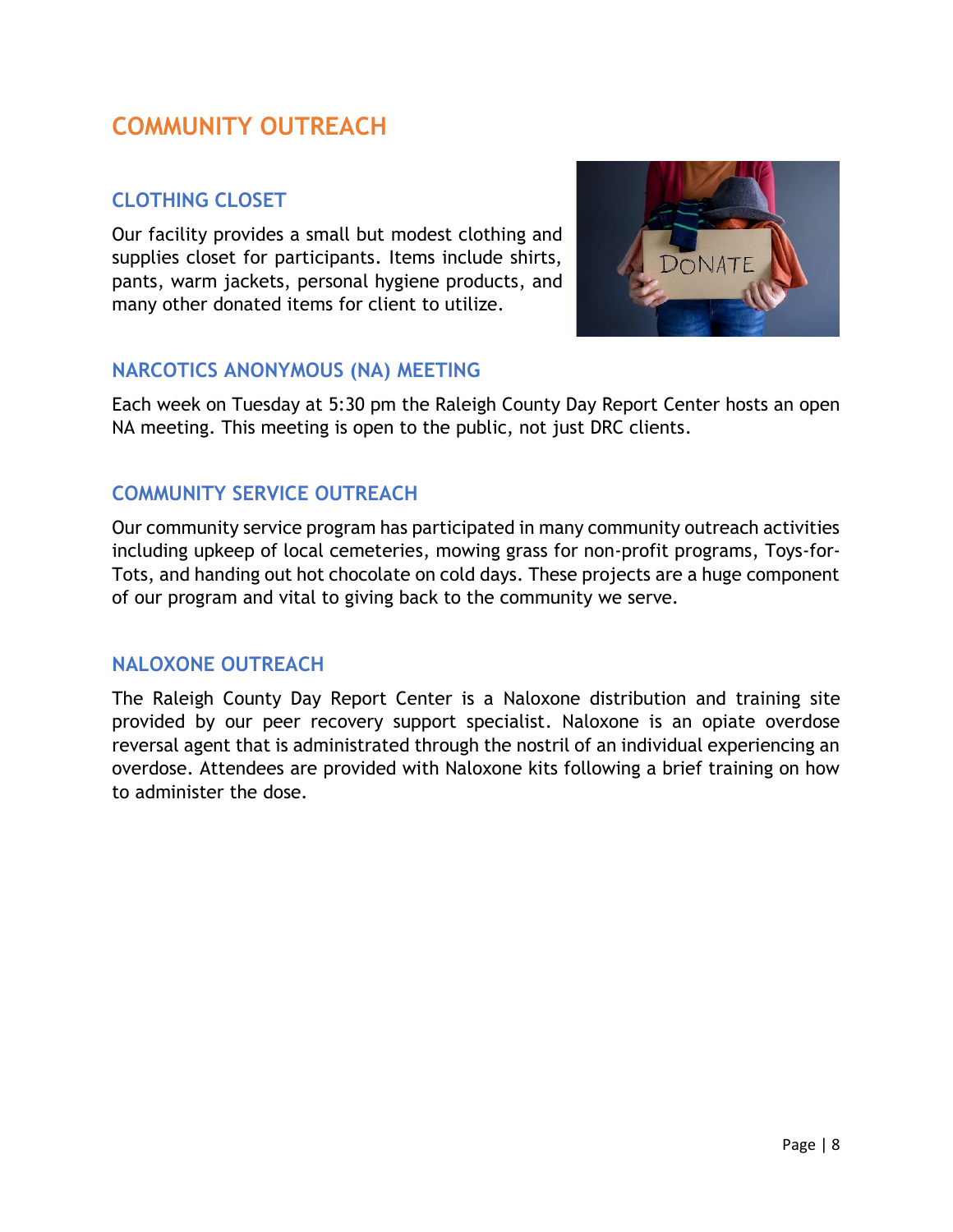# **DAY REPORT CENTER STAFF**



# **JIMMY MILLER - DIRECTOR**

Jimmy Miller is the director of the Raleigh County Day Report Center. He has been employed with the DRC since 2015 and is the primary case manager for the Raleigh County Veterans treatment court. Prior to the DRC, Jimmy worked as a Criminal History Specialist with the WV Supreme Court of appeals. Jimmy is also a retired Lieutenant with the Raleigh County Sheriff's Office. As a veteran of the United States

Marie Corp as well as the WV National Army Guard, Jimmy's experience on active duty and in the National Guard enables him to have a unique understanding of veteran issues and serves him well as a member of the Raleigh County Veterans Treatment Court.



# **BRANDY DUNCAN – ADMINISTRATIVE ASSISTANT**

Brandy Duncan is our administrative assistant at the Raleigh County Day Report Center. She started here in December 2015. She is the primary contact for our front office. Brandy previously worked at Beckley ARH as a phlebotomist.



# **ALEC WORIX, BA – MALE DRUG SCREEN TECH**

Alec holds a bachelor's degree in psychology from Concord University. Alec started at Day Report in April 2022 and is excited to see where this career leads him. Prior to the Raleigh County Day Report Center, Alec worked as a security guard at Raleigh General Hospital.



# **TONYA WILLIAMS – FEMALE DRUG SCREEN TECH**

Tonya Williams is the female drug screening technician at the Day Report Center. She has worked for DRC since 2018. Prior to Day Report, Tonya was employed at QEC preparing environmental samples and before that she worked as a teacher's assistant for Raleigh County Head Start. Since 2022 Tonya is the senior drug screen technician, overseeing final sample processing and paperwork.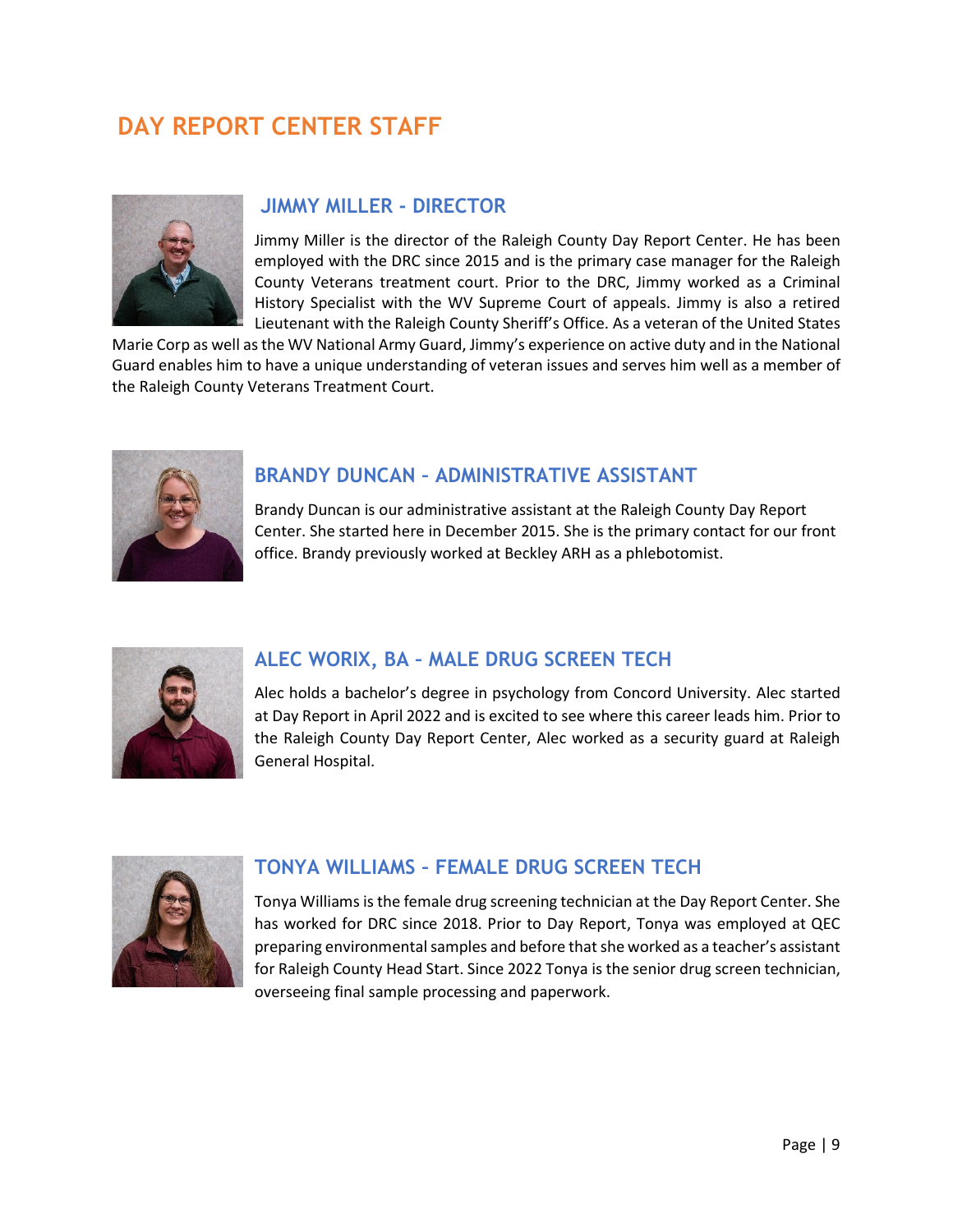

# **CHARLES BRISCOE – COMMUNITY SERVICE DIRECTOR**

Charles Briscoe is our community service director. He's a former television broadcaster turned civil servant and radio personality. Born and raised in southern West Virginia; Charles has been working for the Raleigh County Day Report Center since 2015.



# **STEPHANIE RICHARDSON, MSW, LSW – CLASS FACILITATOR / THERAPIST**

Stephanie Richardson MSW, LSW is a graduate of Concord University with a master's degree of Social Work 2020. Stephanie obtained her bachelor's degree of Social Work in 2014 at Concord University. Upon graduation from Concord University in 2014,

Stephanie began her career as a Youth Services Worker at the Department of Health and Human Services. In 2016 Stephanie transferred to Child Protective Services as an intake worker, working closely with children and families. In July 2020 she began her profession at the Raleigh County Day Report Center as class facilitator/therapist.



# **SHERRY HARRAH, LSW – CASE MANAGER**

Sherry Harrah is a Case Manager at Raleigh County Day Report Center and is the primary case manager for Raleigh County Adult Drug Court. Sherry has been at DRC for five years. Sherry has a bachelor's degree in Social Work from Mountain State University and is a current licensed social worker. Prior to working at DRC, Sherry was an ASO provider for six years. Sherry worked directly with Child Protective Services

clients to help them gain the skills needed to regain their parental rights or to help keep custody of their children.



# **JACLYN TAYLOR – CASE MANAGER**

Jaclyn Taylor is a Case Manager for Raleigh County Day Report Center and has been employed at DRC a little over a year. Jaclyn has a bachelor's degree in Criminal Justice from Mountain State University. Prior to coming to DRC, Jaclyn was a CPS Investigator for over seven years. Jaclyn also worked as a Correctional Officer for four and a half years at Southern Regional Jail and Alderson Federal Prison Camp.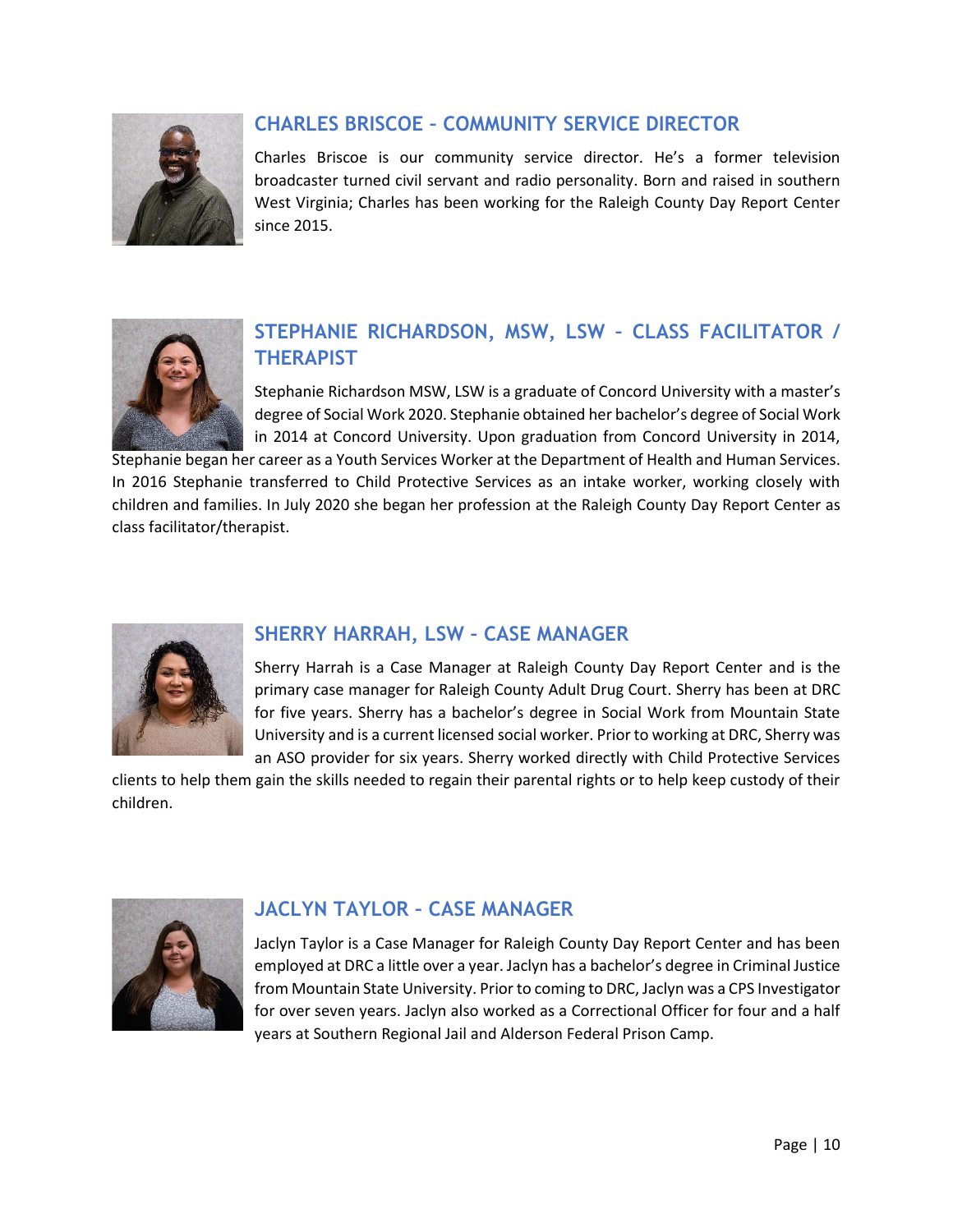

# **LEANDREA QUESENBERRY, PRSS – PEER RECOVERY SUPPORT SPECIALIST**

LeAndrea Quesenberry is our peer recovery support specialist. As an individual in long term recovery since September 1, 2015, she has found a passion in working to help others with their journey through recovery. She is a state certified peer recovery support specialist and state certified PRSS trainer. She is also a certified Naloxone

administration trainer and serves the community through naloxone distribution. She has been with the Raleigh County Day Report Center since January 2022.



# **ZACK HAZELWOOD, MA, AADC-S – CLINICAL SUPERVISOR / CASE MANAGER**

Zack Hazelwood holds a bachelor's degree in psychology from Concord University and a master's degree in psychology from Marshall University. Zack has worked for the Raleigh County Day Report Center as a case manager since 2013. In 2019 he became

the clinical supervisor of Day Report, overseeing clinical staff development and training. Zack has received state certifications for advanced alcohol drug addiction counseling (AADC) and clinical supervision of addiction counselors (AADC-S). Prior to Day Report, Zack was employed at the Beckley Treatment Center as a substance abuse counselor.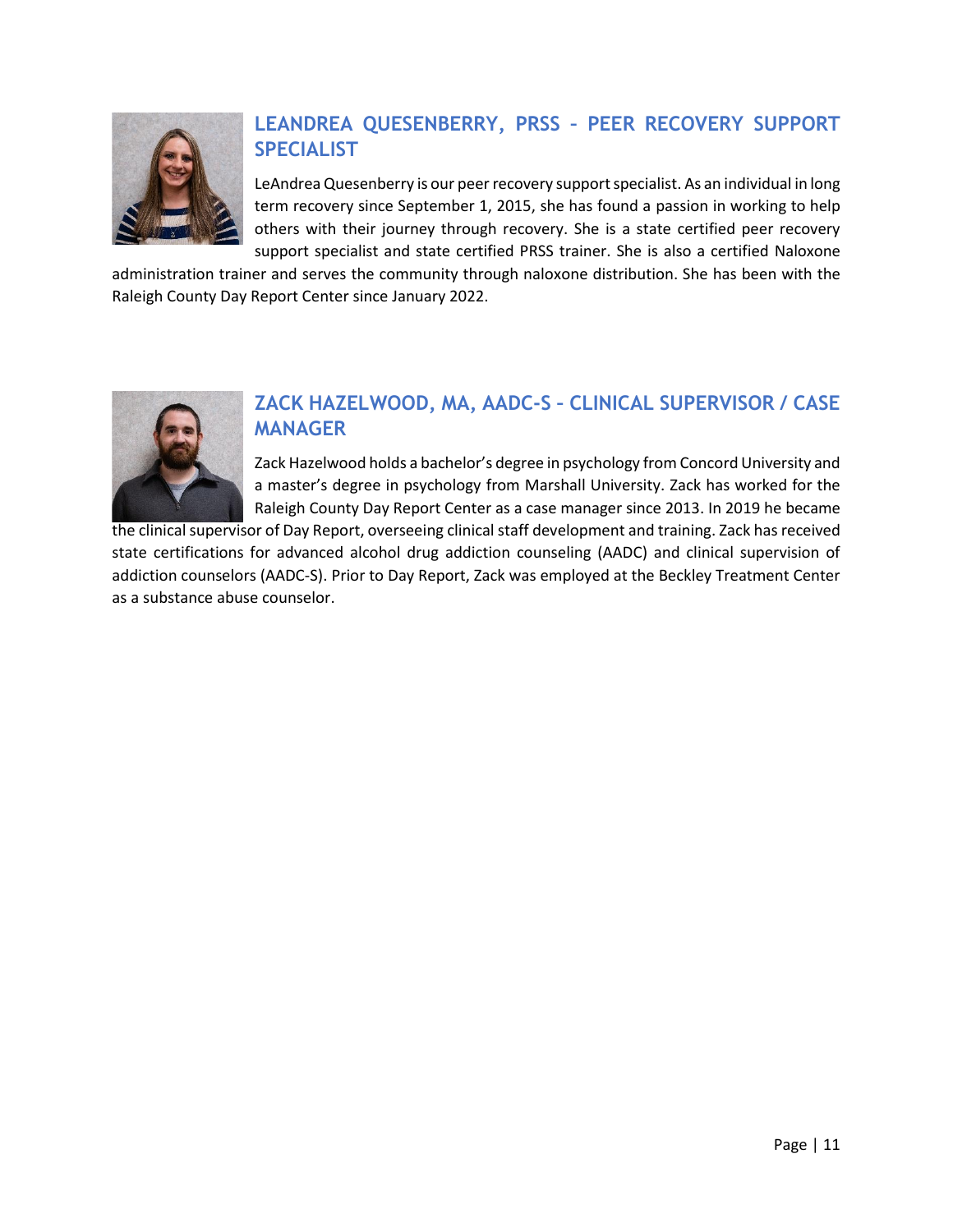# **Raleigh County Day Report Center Staff Directory**

Webpage: [www.raleighcountycc.org](http://www.raleighcountycc.org/) Email: contact@raleighcountycc.org Facebook: @raleighcountycc

Fax Number: 304.254.2952 Telephone: 304-255-3794

#### **Jimmy Miller** Program Director Extension: 103 [james.miller@raleighcountycc.org](mailto:james.miller@raleighcountycc.org) Cell: 681-222-3536

## **Brandy Duncan** Administrative Assistant Extension: 100 [brandy.duncan@raleighcountycc.org](mailto:brandy.duncan@raleighcountycc.org)

**Alec Worix** Male Drug Screen Technician Extension: 114 [alec.worix@raleighcountycc.org](mailto:alec.worix@raleighcountycc.org)

## **Tonya Williams** Female Drug Screen Technician Extension: 101 [tonya.williams@raleighcountycc.org](mailto:tonya.williams@raleighcountycc.org)

**Charles Briscoe** Community Service Supervisor Extension: 106 [charles.briscoe@raleighcountycc.org](mailto:charles.briscoe@raleighcountycc.org) Cell: 304-573-5378

# **Jaclyn Taylor**

Case Manager Extension: 102 [Jaclyn.taylor@raleighcountycc.org](mailto:Jaclyn.taylor@raleighcountycc.org) Cell: 681-222-3455

# **Sherry Harrah**

Case Manager Extension: 105 [sherry.harrah@raleighcountycc.org](mailto:sherry.harrah@raleighcountycc.org) Cell: 681-222-3494

## **Zack Hazelwood**

Clinical Supervisor / Case Manager Extension: 104 [zack.hazelwood@raleighcountycc.org](mailto:zack.hazelwood@raleighcountycc.org) Cell: 681-222-3532

## **Stephanie Richardson**

Group Facilitator / Therapist Extension: 113 [stephanie.richardson@raleighcountycc.org](mailto:stephanie.richardson@raleighcountycc.org) Cell: 681-222-3517

## **LeAndrea Quesenberry**

Peer Recovery Support Specialist Extension: 117 [Leandrea.quesenberry@raleighcountycc.org](mailto:Leandrea.quesenberry@raleighcountycc.org) Cell: 681-222-3854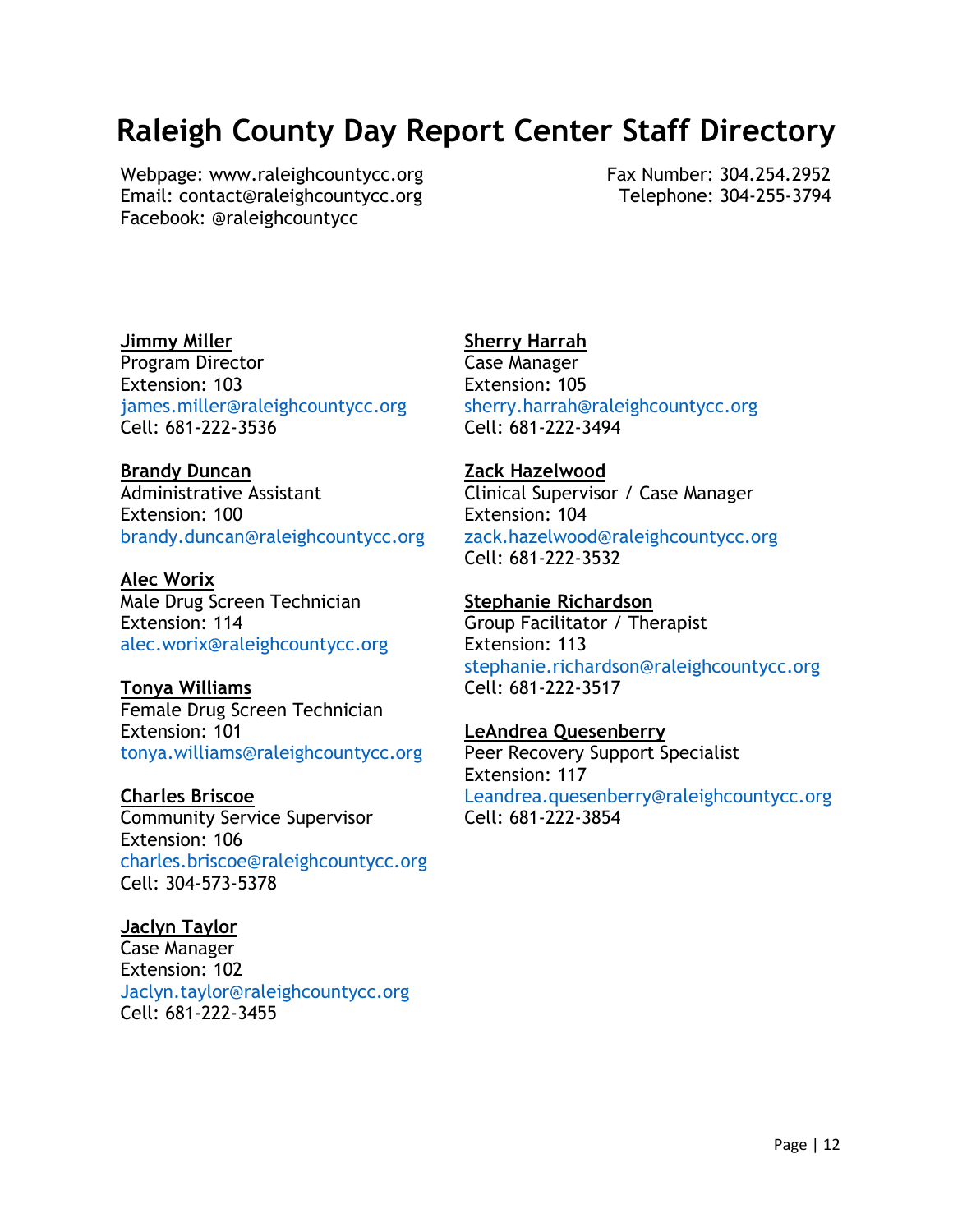# Curriculum Descriptions

## *S.A.F.E (Stopping Abuse for Everyone)*

Offers clients the ability of interactive journaling through the process of self-change. This interactive Journal keeps participants focused on their change efforts. Participants engage with the core material through self-recognition and skill-development exercises that explore how past influences, high-risk beliefs and maladaptive thinking led to abusive behavior. Participants use this information to develop positive and prosocial skills, leaving the program with a personalized plan for stopping abusive behaviors and creating healthier relationships.

#### *Men/Women in Recovery*

Recovery Maintenance provides participants with cognitive strategies and behavioral skills to help achieve positive and lasting change. Participants explore their common risk factors for returning to addictive behaviors and the range of exit strategies they can employ during times of risk. Participants develop a personal Recovery Maintenance Plan.

#### *Relapse Prevention*

Participants learn tools they need to be able to identify the pattern of relapse and to interrupt that pattern before they begin to drink or use other drugs again. Participants complete a relapse prevention plan to support a program of sobriety.

## *Thinking For a Change*

The lessons provide each group member with an overview of thinking that conveys a way to take charge of their lives by learning more effective ways of thinking. While the format for this revision of Thinking for a Change is different and improved, the theoretical and philosophical foundation of the program as originally developed, designed, and implemented has not changed. Each component is still presented in a systematic, logical fashion using the standard procedures for cognitive behavioral interventions. The three components of Thinking for a Change are: cognitive self-change, social skills, and problem-solving skills. Cognitive self-change teaches individuals a concrete process for self-reflection aimed at uncovering antisocial thoughts, feelings, attitudes, and beliefs. Social skills instruction prepares group members to engage in pro-social interactions based on self-understanding and consideration of the impact of their actions on others. Problem solving skills integrates the two previous interventions to provide group members with an explicit stepby-step process for addressing challenging and stressful real-life situations.